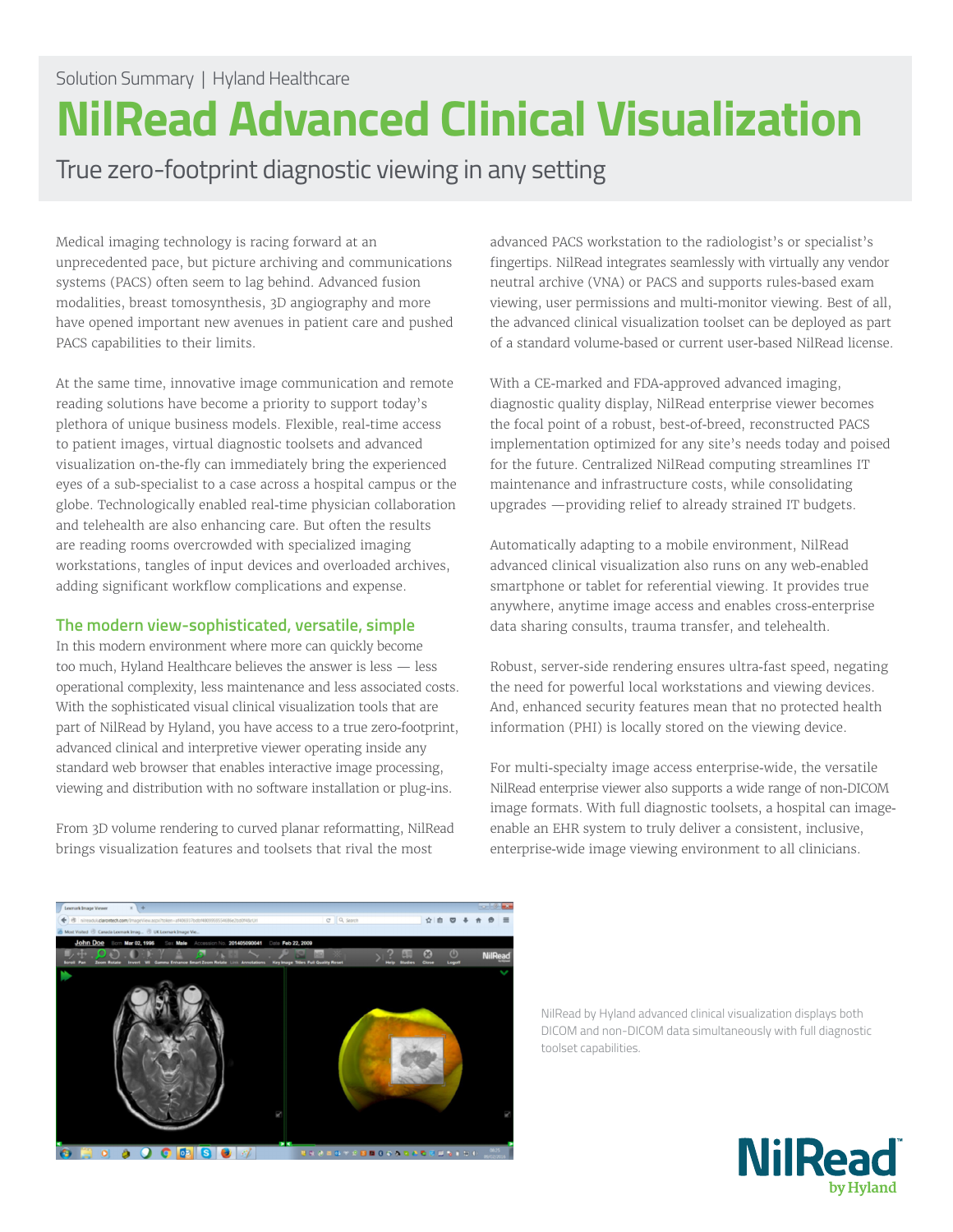## **Key benefits:**

- } Industry-leading, advanced clinical visualization in a browser-based environment that facilitates access, sharing and interoperability
- } Industry-leading diagnostic tools for radiology and ophthalmology, fully available in a zero-footprint environment
- } Focal point for best-of-breed, decoupled PACS strategy that enhances hospital ownership of imaging assets and reduces reliance on PACS vendors
- Enhanced productivity through anywhere, anytime access to advanced clinical diagnostic quality images with a consistent user interface and experience
- } Cost-effective system management based on zero-footprint, server-side architecture
- } Sophisticated cross-enterprise image communication and powerful tools promote real-time, interactive collaboration facilitating second opinions and remote diagnoses
- } Consistent user profiles and timely image communication tools with referring physicians promote streamlined, faster workflows and enhanced patient referrals
- Secure image display and management due to server-side image rendering that prevents residual PHI on the viewing device
- Simple, cost-effective path to a full enterprise-wide, patientcentric image management platform

## **Key features**

- } Fully diagnostic image viewing on any high-resolution display and resident support for multi-monitor viewing, while maintaining pure zero-footprint client architecture
- } Industry-leading image visualization with protocols that support PET-CT and PET-MR fusion, mammography, digital breast tomosynthesis, the DICOM-ECG standard, ophthalmology, enhanced MR and other advanced segmentation
- } Enhanced functional tools for other 'ologies, including laser blending and laterality segmentation for ophthalmology
- } Support for 3D volume rendering, multi-planar reformatting, curved planar reformatting, vessel analysis and semiautomated vessel tracing
- } Advanced pixel-based image measurement including line, area, angular, ellipse, contour, region on interest, Cobb angle, and spine tools
- } Historical timelines of available relevant priors from any DICOM, XDS/XDSi, video and other non-DICOM image and related data archive in any location
- } Rules-based hanging protocols supporting physician viewing preferences and departmental structure
- } Menu configurability to support specialty/user preferences
- } Supports Radiation Oncology with the display of radiotherapy plans, editing of isodose levels, editing of ROI structures, DVI and Histogram graphing, and the entire set of radiation therapy objects in 2D, MPR or 3D
- } Includes zero-footprint web CD uploader and data QA masking editor to support image sharing with no desktop install required
- } Support for advanced video operation for visible light specialties like GI and surgical including editing and reconciliation tools to trim, capture and extract multiple segments
- } Compatibility with all major browsers using no resident software or plug-ins
- } Integrates with any DICOM network, VNA and supports query/retrieve from DICOM nodes and XDS/XDSi repositories
- } Referential viewing on smartphones, tablets, and notebook computers
- } Rich, native collaboration tools, including sending study links to peers/colleagues and a live, real-time, interactive collaborative tool that can be linked to Skype for Business.